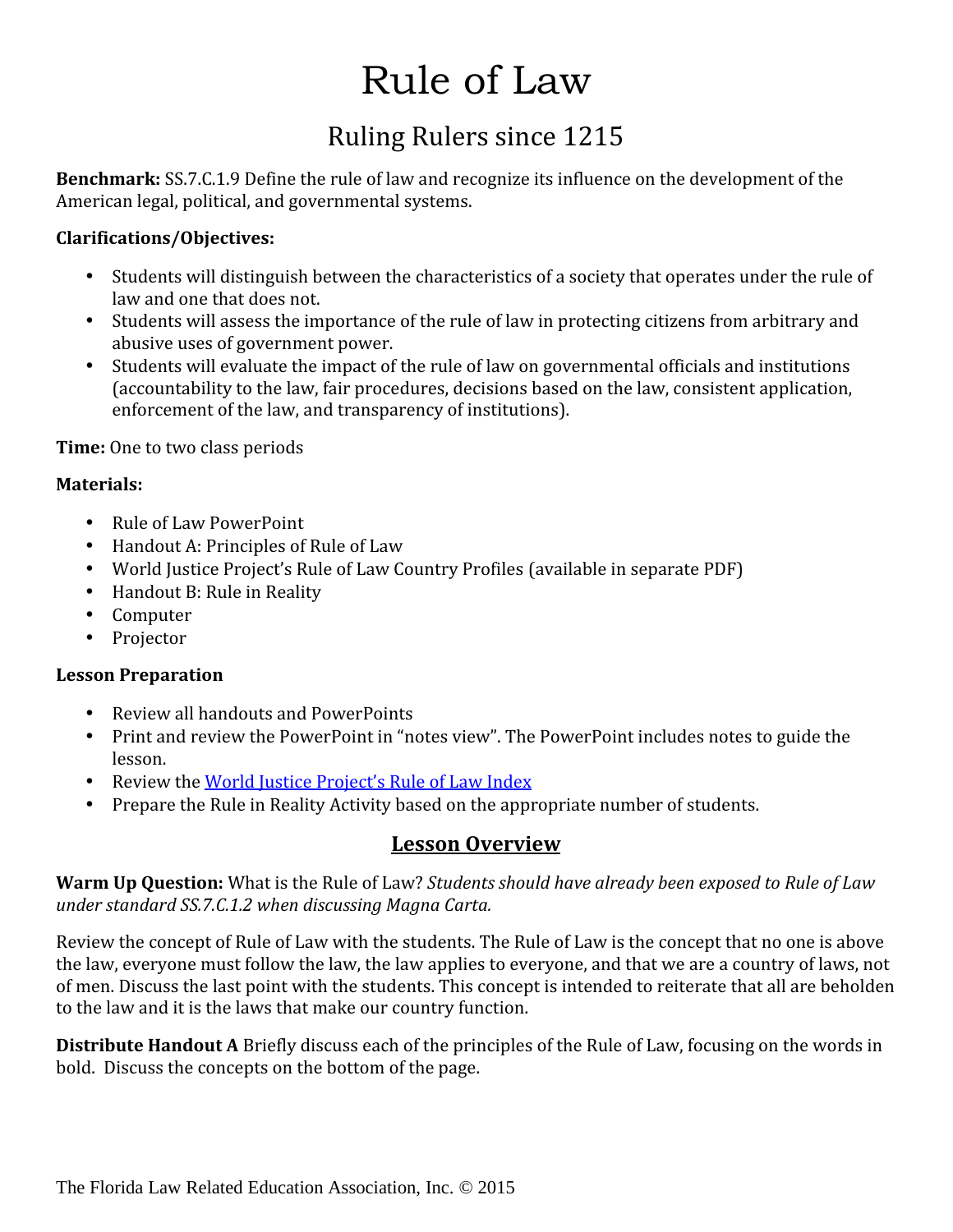| Accountability to the law    | Leaders are bound by the law and have a responsibility to follow them    |
|------------------------------|--------------------------------------------------------------------------|
| Fair procedures              | The way laws are carried out are fair (trials, investigations, searches, |
|                              | etc.)                                                                    |
| Decisions based on the law   | Decisions are made based on the law, not on popular opinion or           |
|                              | because of some other outside pressure (media, money, politics,          |
|                              | popularity)                                                              |
| Consistent application       | Laws are made known and are applied to everyone in the same way          |
| Enforcement of the law       | The way laws are carried out are fair and efficient                      |
| Transparency of institutions | Actions of government and laws are made known to the public; open        |
|                              | government                                                               |

Next, the students will need to match the concepts in the box to the correct principle on their handout. The PowerPoint will debrief this activity. Put an emphasis on the fact that the Rule of Law impacts both our government official and institutions.

Explain the following visual to the students. *People set up governments to protect our basic rights. Placed under the rule of law, liberty, protection, equality, stability, and accountability are able to grow. If the Rule of Law is overshadowed, those things disappear and tyranny, or abuse government, is able to take hold.*

**Rule in Reality Activity** The country profiles provided represent the top 15 and bottom 15 of the World Justice Project's Rule of Law Index. This index ranks countries by their adherence to the Rule of Law. To prepare for this activity, make sure there are enough country profiles for each student to have a county and make sure that each country has a match (A matches with A, B matches with B, etc.). The County Profiles are labeled alphabetically so the students can find their match (A matches with A, B matches with B, etc.). Once in pairs, the students will represent a country with a high score for the index and a country with a low score for the index.

Using Handout B, have students answer questions about their countries and compare and contrast the two countries. Have students briefly discuss some of the key similarities and differences between their countries including:

- Which branch of government was rated the highest for maintaining the rule of law? The lowest? Which fundamental right was the most upheld? The least?
- 

**Check for Understanding** The final slide will include a question from the End of Course Exam Item Specifications book. Have the students independently write down their answer and ask student to explain how they made their decision.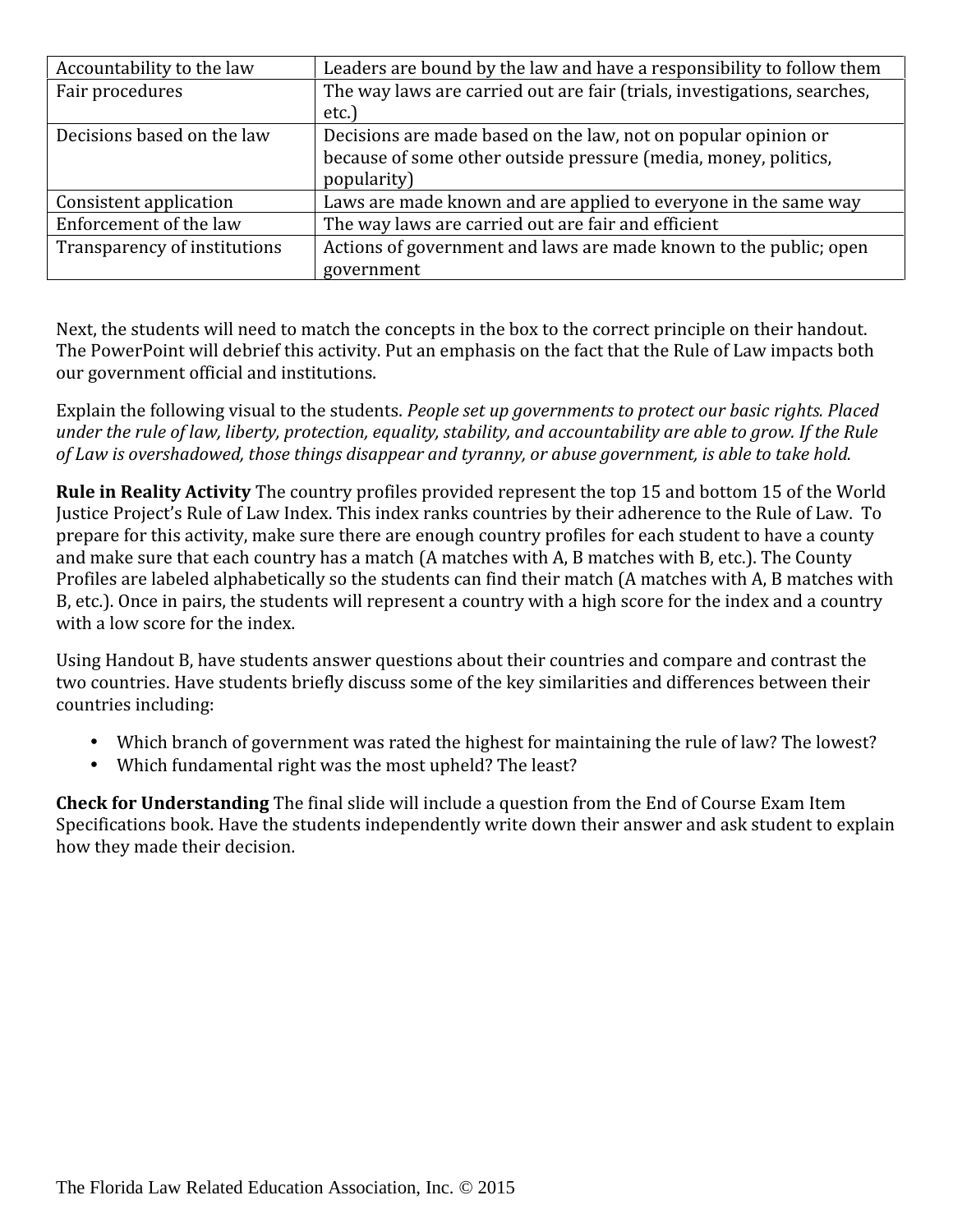## The Principles of Rule of Law

Directions: Read and simplify each of the principles of the Rule of Law below. Then, read the phrases (concepts) in the box at the bottom of the table. Match the concept to the principle it most closely aligns with. Phrases may be used more than once.

| <b>Principles</b>                                                                                                                                              | Concepts                     |
|----------------------------------------------------------------------------------------------------------------------------------------------------------------|------------------------------|
| 1. The government and its officials and agents as well as<br>individuals and private entities are accountable under the law.                                   |                              |
| In your own words:                                                                                                                                             |                              |
|                                                                                                                                                                |                              |
| 2. The laws are clear, publicized, stable, and just; are applied<br>evenly; and protect fundamental rights, including the security<br>of persons and property. |                              |
|                                                                                                                                                                |                              |
| In your own words:                                                                                                                                             |                              |
| The process by which the laws are enacted, administered,<br>3.<br>and enforced is accessible, fair, and efficient.                                             |                              |
| In your own words:                                                                                                                                             |                              |
| Justice is delivered timely by competent, ethical, and<br>4.<br>independent representatives and neutrals who are of sufficient                                 |                              |
| number, have adequate resources, and reflect the makeup of the                                                                                                 |                              |
| communities they serve.                                                                                                                                        |                              |
| In your own words:                                                                                                                                             |                              |
| Concepts                                                                                                                                                       |                              |
| Accountability to the law<br>$\bullet$                                                                                                                         | Consistent application       |
| Fair procedures                                                                                                                                                | Enforcement of the law       |
| Decisions based on the law                                                                                                                                     | Transparency of institutions |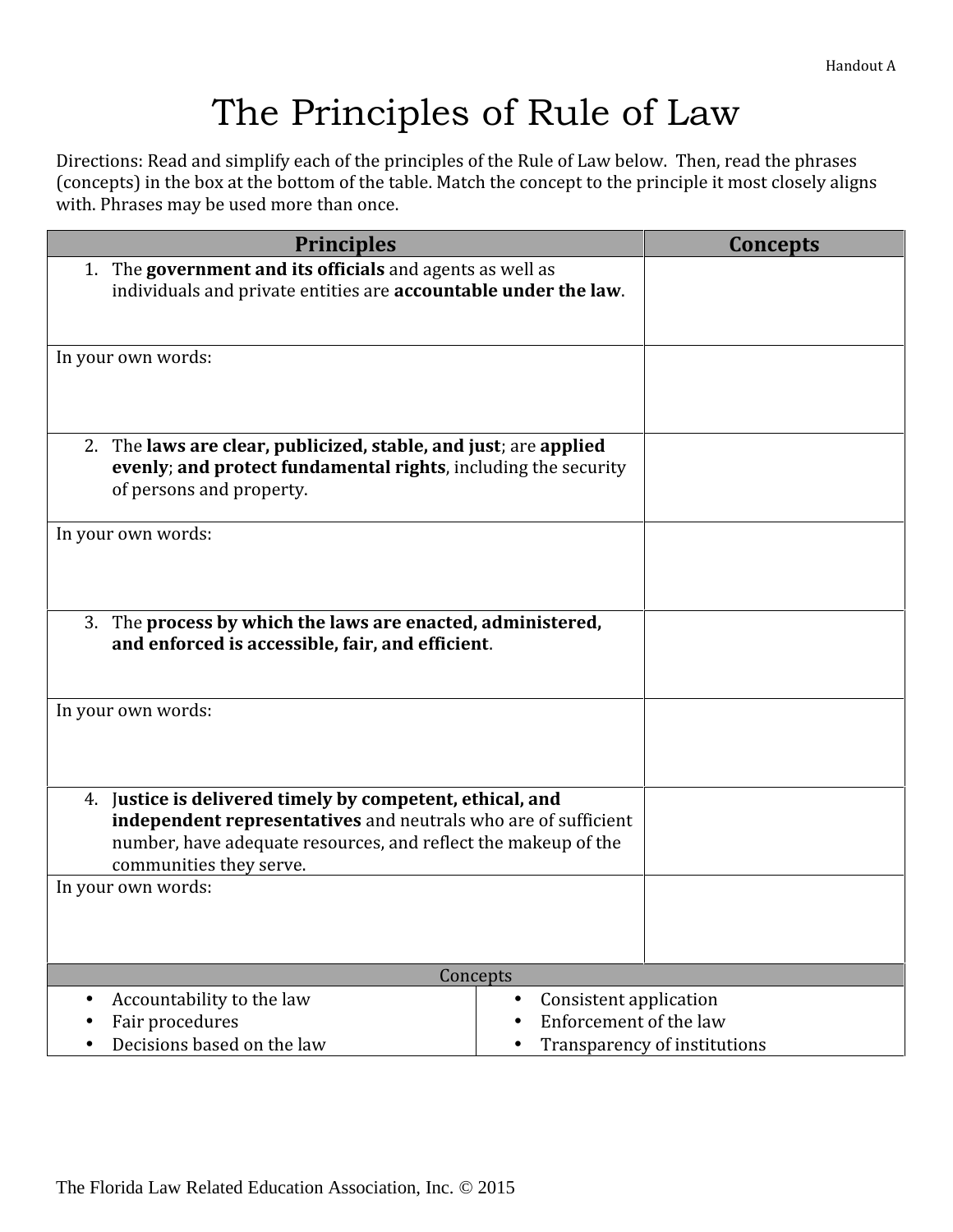## Rule in Reality

**Directions:** Using the Country Profile you were provided, along with your partner's, complete the chart below with the scores for each category and the highest and lowest score in each category. Be sure to write the factor number and name. **Example:**

| Your country: United States (19)                      |       | Partner's Country: Kenya (84)                  |       |  |
|-------------------------------------------------------|-------|------------------------------------------------|-------|--|
| Category                                              | Score | Category                                       | Score |  |
| <b>Absence of corruption</b>                          | .75   | <b>Absence of corruption</b>                   | .27   |  |
| Highest score: No corruption in judiciary             | .87   | Highest score: No corruption in judiciary      | .36   |  |
| .59<br>Lowest score: No corruption in the legislature |       | Lowest score: No corruption in the legislature | .17   |  |

#### **About the Country Profile**

You will see different numbers on your Country Profile handout. Each country is assigned a "Rule of Law Score" between 0 and 1. Countries are also assigned a "Rank" – you will only need to locate the Global Rank. The closer to 1 a country is, the more they uphold the Rule of Law. The closer to 0 a country is, the less Rule of Law they have.

| Your country & rank:                    |       | Partner's country & rank:               |       |
|-----------------------------------------|-------|-----------------------------------------|-------|
| Category                                | Score | Category                                | Score |
| <b>Constraints on government powers</b> |       | <b>Constraints on government powers</b> |       |
| Highest score:                          |       | Highest score:                          |       |
| Lowest score:                           |       | Lowest score:                           |       |
| <b>Absence of corruption</b>            |       | <b>Absence of corruption</b>            |       |
| Highest score:                          |       | Highest score:                          |       |
| Lowest score:                           |       | Lowest score:                           |       |
| <b>Open Government</b>                  |       | <b>Open Government</b>                  |       |
| Highest score:                          |       | Highest score:                          |       |
| Lowest score:                           |       | Lowest score:                           |       |
| <b>Fundamental Rights</b>               |       | <b>Fundamental Rights</b>               |       |
| Highest score:                          |       | Highest score:                          |       |
| Lowest score:                           |       | Lowest score:                           |       |
| <b>Order and Security</b>               |       | <b>Order and Security</b>               |       |
| Highest score:                          |       | Highest score:                          |       |
| Lowest score:                           |       | Lowest score:                           |       |
| <b>Regulatory Enforcement</b>           |       | <b>Regulatory Enforcement</b>           |       |
| Highest score:                          |       | Highest score:                          |       |
| Lowest score:                           |       | Lowest score:                           |       |
| <b>Civil Justice</b>                    |       | <b>Civil Justice</b>                    |       |
| Highest score:                          |       | Highest score:                          |       |
| Lowest score:                           |       | Lowest score:                           |       |
| <b>Criminal Justice</b>                 |       | <b>Criminal Justice</b>                 |       |
| Highest score:                          |       | Highest score:                          |       |
| Lowest score:                           |       | Lowest score:                           |       |
|                                         |       |                                         |       |

The Florida Law Related Education Association, Inc. © 2015